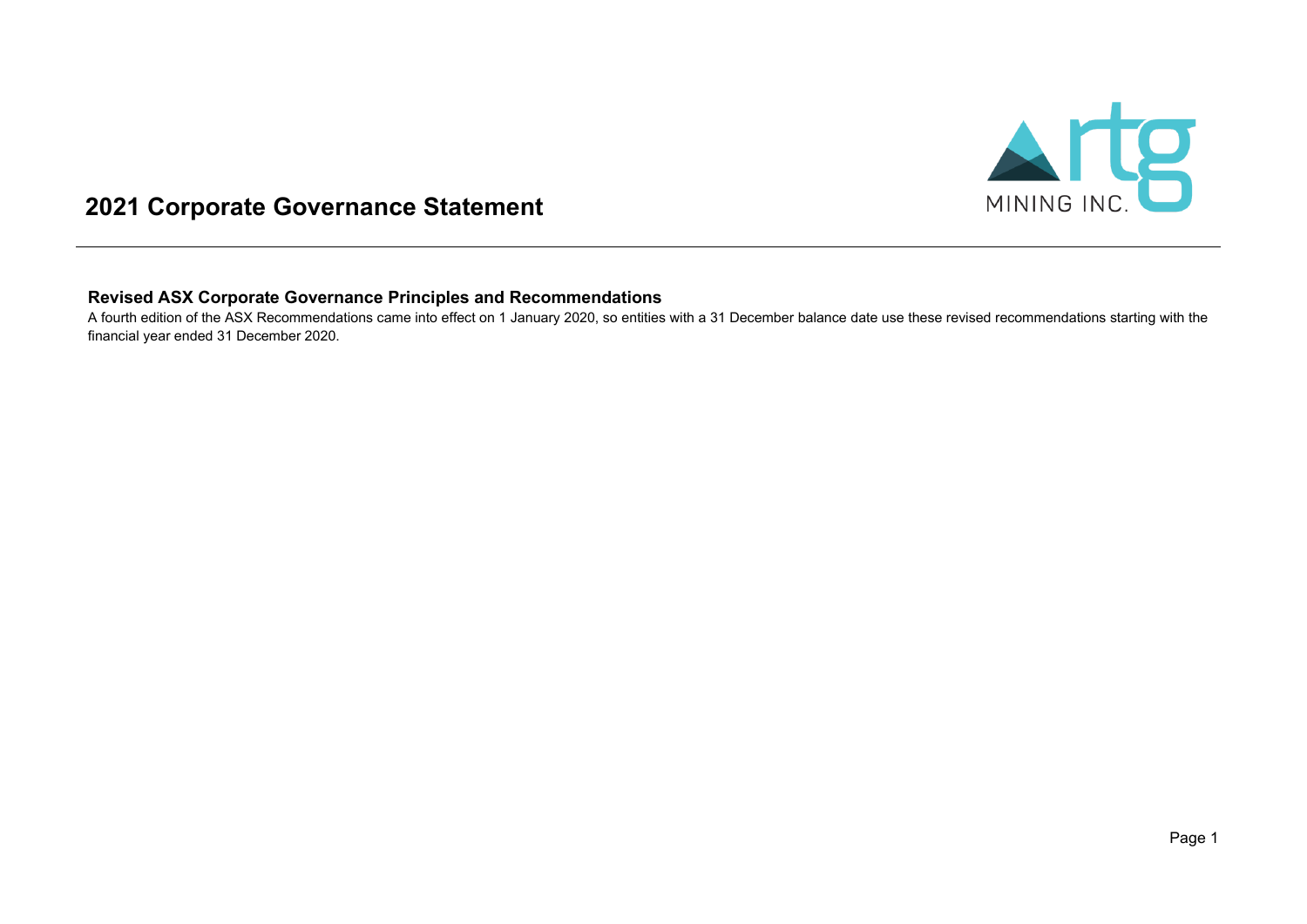|                  | Principle 1: Lay solid foundations for management and oversight                                                                                                                                                                                                                                                                  |                 |                                                                                                                                                                                                                                                                                                                                                                                                                               |  |  |  |
|------------------|----------------------------------------------------------------------------------------------------------------------------------------------------------------------------------------------------------------------------------------------------------------------------------------------------------------------------------|-----------------|-------------------------------------------------------------------------------------------------------------------------------------------------------------------------------------------------------------------------------------------------------------------------------------------------------------------------------------------------------------------------------------------------------------------------------|--|--|--|
| <b>Principle</b> |                                                                                                                                                                                                                                                                                                                                  | <b>Complied</b> | <b>Comment</b>                                                                                                                                                                                                                                                                                                                                                                                                                |  |  |  |
| 1.1              | A listed entity should have and disclose a board<br>charter setting out:                                                                                                                                                                                                                                                         | Yes             | The Board has adopted a formal Board Charter, which sets out matters delegated to the Board,<br>and those delegated to management.                                                                                                                                                                                                                                                                                            |  |  |  |
|                  | (a) the respective roles and responsibilities of its<br>board and management; and                                                                                                                                                                                                                                                |                 | The Board's functions include: setting and monitoring the Company's strategic direction in<br>conjunction with management, review of performance against targets and objectives, and                                                                                                                                                                                                                                          |  |  |  |
|                  | (b) those matters expressly reserved to the board<br>and those delegated to management.                                                                                                                                                                                                                                          |                 | appropriate monitoring of compliance activities, and also reporting to shareholders on the director<br>and performance of the Company.                                                                                                                                                                                                                                                                                        |  |  |  |
|                  |                                                                                                                                                                                                                                                                                                                                  |                 | The CEO, supported by members of senior management, is responsible for the day-to-day<br>management of the Company's affairs and the implementation of strategy and policy initiatives.                                                                                                                                                                                                                                       |  |  |  |
|                  |                                                                                                                                                                                                                                                                                                                                  |                 | The Board Charter is available on RTG Mining Inc.'s website at www.rtgmining.com                                                                                                                                                                                                                                                                                                                                              |  |  |  |
| $1.2$            | A listed entity should:                                                                                                                                                                                                                                                                                                          | Yes             | The Company complies with this recommendation as per the Remuneration and Nomination<br>Committee Charter - section 2 (available on the Company's website) which provides that the                                                                                                                                                                                                                                            |  |  |  |
|                  | (a) undertake appropriate checks before appointing<br>a director or senior executive, or putting<br>someone forward to for election, as a director;<br>and<br>provide security holders with all material<br>(b)<br>information in its possession relevant to a<br>decision on whether or not to elect or re-elect a<br>director. |                 | Committee will:<br>undertake appropriate checks (including bankruptcy, character, criminal record and<br>education history) before appointing or putting forward a candidate for director; and<br>ensure that security holders will be provided with all material information on prospective<br>board appointees.<br>Director's biographical details, including relevant qualifications, experience and the skills they bring |  |  |  |
|                  |                                                                                                                                                                                                                                                                                                                                  |                 | to the Board are detailed on the Company's website and within the Company's 2021 Annual<br>Financial Report (Directors' Report). Details of any other listed company directorships currently<br>held are also provided within the 2021 Annual Financial Report (Directors' Report).                                                                                                                                           |  |  |  |
|                  |                                                                                                                                                                                                                                                                                                                                  |                 | All material information relevant to whether or not to elect or re-elect a Director is provided to the<br>Company's shareholders as part of the information Circular for each annual general meeting of the<br>Company.                                                                                                                                                                                                       |  |  |  |
| 1.3              | A listed entity should have a written agreement with<br>each director and senior executive setting out the<br>terms of their appointment.                                                                                                                                                                                        | Yes             | Written agreements are in place with each Director and Key Management Personnel ("KMP")<br>setting out the terms of their appointment. Key terms of agreements with KMP are included in the<br>2021 Annual Financial Report (Directors' Report).                                                                                                                                                                              |  |  |  |
|                  |                                                                                                                                                                                                                                                                                                                                  |                 | Each KMP enters into a service contract which sets out the material terms of employment,<br>including a description of position and duties, reporting lines, remuneration arrangement and<br>termination rights and entitlements. In accordance with the TSX Listing requirements, each<br>Director retires at each annual general meeting of the Company and is then eligible for re-election.                               |  |  |  |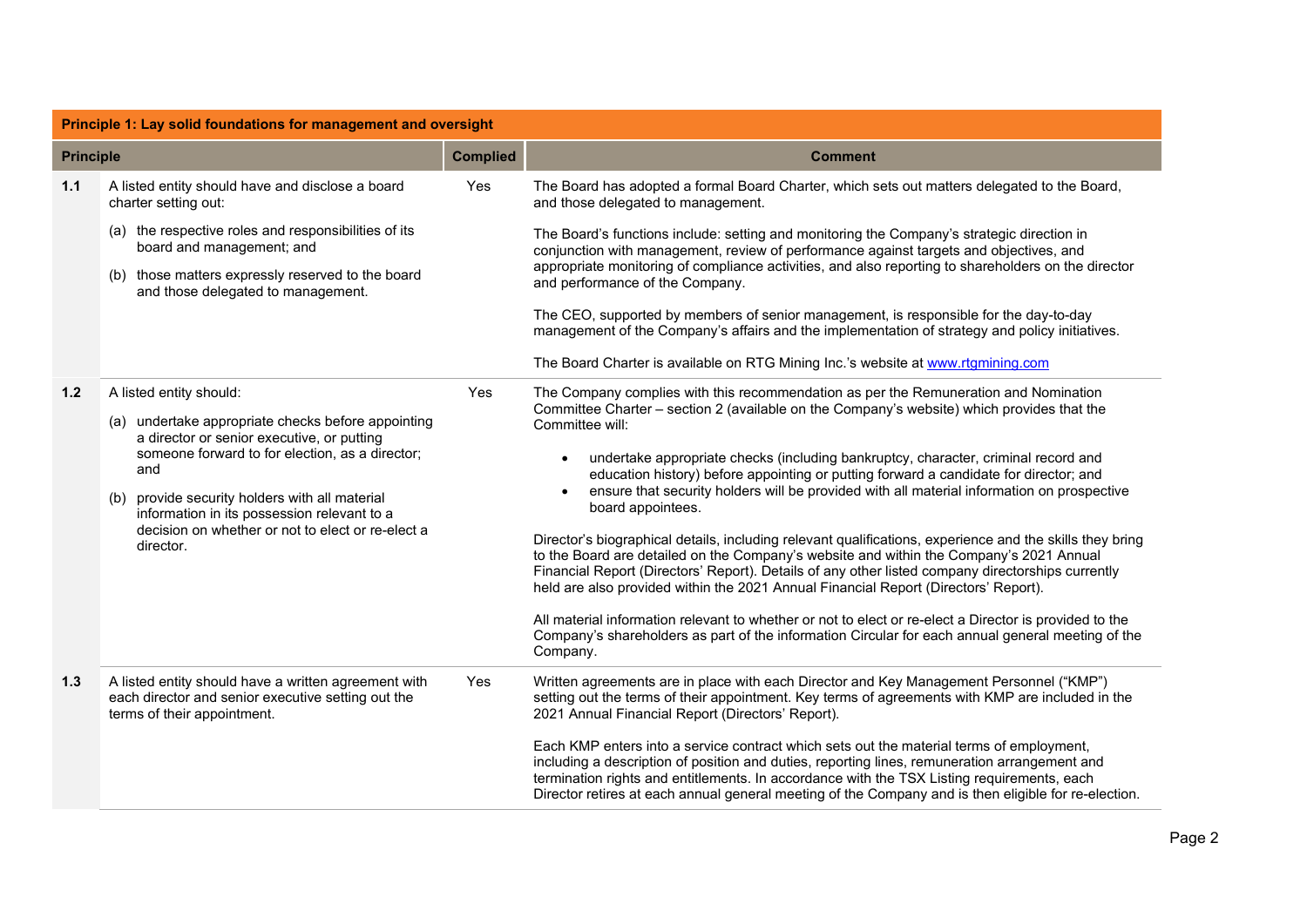| 1.4 | The Company Secretary of a listed entity should be<br>accountable directly to the board, through the chair,<br>on all matters to do with the proper functioning of the<br>board.                        | Yes       | The appointment of the Company Secretary is approved by resolution of the Board. The Company<br>Secretary is accountable directly to the Board through the Chairman, on all matters to do with the<br>proper functioning of the Board and a reporting function to the CEO in relation to management<br>matters.             |                |                |    |                |                                                 |     |
|-----|---------------------------------------------------------------------------------------------------------------------------------------------------------------------------------------------------------|-----------|-----------------------------------------------------------------------------------------------------------------------------------------------------------------------------------------------------------------------------------------------------------------------------------------------------------------------------|----------------|----------------|----|----------------|-------------------------------------------------|-----|
|     |                                                                                                                                                                                                         |           | The Company Secretary has a direct line of communication with the Chairman and all Directors, and<br>is responsible for supporting the proper functioning of the Board, which includes, but is not limited<br>to, providing advice on governance and procedural issues, and the preparation of Board papers and<br>minutes. |                |                |    |                |                                                 |     |
| 1.5 | A listed entity should:                                                                                                                                                                                 |           | The Board has a diversity policy in place, which outlines the Company's commitment to ensuring a                                                                                                                                                                                                                            |                |                |    |                |                                                 |     |
|     | (a) have and disclose a diversity policy:                                                                                                                                                               | Yes       | diverse mix of skills and talent amongst its Directors, officers and employees to enhance Company<br>performance. A copy of the Company's Diversity Policy is disclosed on the Company's website                                                                                                                            |                |                |    |                |                                                 |     |
|     | through its board or a committee of the board<br>(b)                                                                                                                                                    | <b>No</b> | www.rtgmining.com.                                                                                                                                                                                                                                                                                                          |                |                |    |                |                                                 |     |
|     | set measurable objectives for achieving gender<br>diversity in the composition of its board, senior<br>executives and workforce generally; and<br>disclose in relation to each reporting period:<br>(c) |           | At this stage of development, measurable objectives in relation to the Diversity Policy have not yet<br>been established by the Board, however, the Company makes its appointment decisions based on<br>merit, by assessing whether a person's skills and experience are appropriate for particular roles. It               |                |                |    |                |                                                 |     |
|     |                                                                                                                                                                                                         |           | does not discriminate based on gender, age, ethnicity or cultural background.                                                                                                                                                                                                                                               |                |                |    |                |                                                 |     |
|     | the measurable objectives set for that<br>1)<br>period to achieve gender diversity;                                                                                                                     | <b>No</b> | The Group workforce gender profile as at 31 December is set out in the following table:                                                                                                                                                                                                                                     |                |                |    |                |                                                 |     |
|     |                                                                                                                                                                                                         |           |                                                                                                                                                                                                                                                                                                                             |                |                |    |                | Male Female Total Male (%) Female (%) Total (%) |     |
|     | the entity's progress towards achieving<br>2)<br>those objectives; and                                                                                                                                  |           | Board                                                                                                                                                                                                                                                                                                                       | 5              | $\overline{1}$ | 6  | 83             | 17                                              | 100 |
|     |                                                                                                                                                                                                         |           | Senior management positions* 2                                                                                                                                                                                                                                                                                              |                |                | 2  | 100            | ÷.                                              | 100 |
|     | 3)<br>either:                                                                                                                                                                                           |           | Other positions                                                                                                                                                                                                                                                                                                             |                | 3              | 3  | $\blacksquare$ | 100                                             | 100 |
|     | A. the respective proportions of men and                                                                                                                                                                |           | <b>Total</b>                                                                                                                                                                                                                                                                                                                | $\overline{7}$ | 4              | 11 | 64             | 36                                              | 100 |
|     | women on the board, in senior                                                                                                                                                                           |           | * Senior management positions include the Interim Chief Financial Officer and Chief Operations                                                                                                                                                                                                                              |                |                |    |                |                                                 |     |
|     | executive positions and across the<br>whole workforce (including how the                                                                                                                                |           | Officer.                                                                                                                                                                                                                                                                                                                    |                |                |    |                |                                                 |     |
|     | entity has defined "senior executive for                                                                                                                                                                |           | Throughout the year there was 1 woman that held a position on the Board:                                                                                                                                                                                                                                                    |                |                |    |                |                                                 |     |
|     | these purposes); or                                                                                                                                                                                     |           | Justine Magee - President, CEO and executive director.<br>$\bullet$                                                                                                                                                                                                                                                         |                |                |    |                |                                                 |     |
|     | B. if the entity is a "relevant employer"<br>under the Workplace Gender Equality<br>Act, the entity's most recent "Gender<br>Equality Indicators", as defined in and<br>published under that Act.       |           | The Company has in place a Diversity Policy appropriate for the Company's size and stage of<br>development. As the Company's operations develop, it will consider the adoption and the setting<br>of measurable objectives for achieving gender diversity. To date the Company has focused on the<br>following:             |                |                |    |                |                                                 |     |

a) promoting flexible work arrangements;

If the entity was in the S&P/ASX 300 Index at the commencement of the reporting period, the measurable objective for achieving gender diversity

Page 3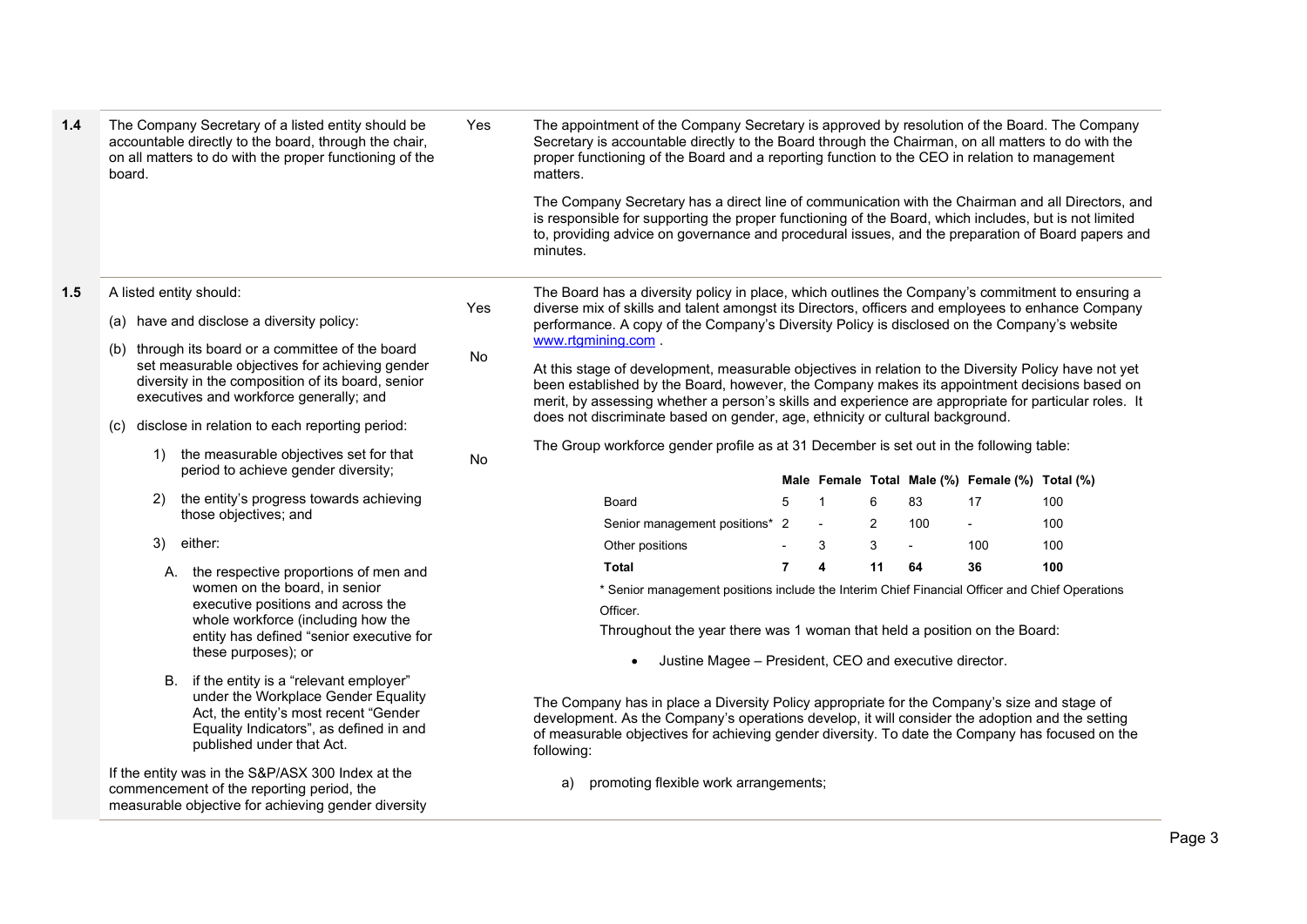|     | in the composition of its board should be to have not<br>less than 30% of its directors of each gender within<br>a specified period.                                       |     | eliminating all forms of unlawful discrimination and inappropriate workplace behaviour<br>b)<br>such as bullying, harassment and victimisation;<br>recruiting and retaining a workforce from a broad pool of candidates with diversified<br>c)<br>backgrounds and experiences; and<br>rewarding and maintaining high performing employees and encouraging the development<br>d)<br>of skills and experience.<br>RTG is not a relevant employer under the Workplace Gender Equality Act 2012 (Cth) as it is not a<br>higher education provider or an employer of 100 or more employees in Australia. |
|-----|----------------------------------------------------------------------------------------------------------------------------------------------------------------------------|-----|-----------------------------------------------------------------------------------------------------------------------------------------------------------------------------------------------------------------------------------------------------------------------------------------------------------------------------------------------------------------------------------------------------------------------------------------------------------------------------------------------------------------------------------------------------------------------------------------------------|
| 1.6 | A listed entity should:<br>(a) have and disclose a process for periodically<br>evaluating the performance of the board, its<br>committees and individual directors; and    | Yes | The Board, with the assistance of the Remuneration and Nomination Committee, monitors its<br>performance and the performance of Directors and Board Committees throughout the year. This<br>may occur through an internal review led by the Chairman or be performed with the assistance of<br>external advisors as considered appropriate.                                                                                                                                                                                                                                                         |
|     | (b) disclose, in relation to each reporting period,<br>whether a performance evaluation was<br>undertaken in the reporting period in<br>accordance with that process.      |     | The process for evaluation has remained in-house and informal during the year, with two formal<br>reviews of the Board, its Committees and individual directors being undertaken by the<br>Remuneration and Nomination Committee.<br>The Remuneration and Nomination Committee Charter provides that disclosure is made at the end<br>of each reporting period whether a performance evaluation was undertaken in that period in<br>accordance with that process.                                                                                                                                   |
|     |                                                                                                                                                                            |     | We refer readers to the 2021 Annual Financial Report (Directors' Report).                                                                                                                                                                                                                                                                                                                                                                                                                                                                                                                           |
| 1.7 | A listed entity should:                                                                                                                                                    | Yes | During the reporting period performance reviews of KMP were carried out on an informal basis.                                                                                                                                                                                                                                                                                                                                                                                                                                                                                                       |
|     | (a) have and disclose a process for evaluating the<br>performance of its senior executives at least<br>once every reporting period; and                                    |     | We refer readers to the 2021 Annual Financial Report (Directors' Report).                                                                                                                                                                                                                                                                                                                                                                                                                                                                                                                           |
|     | (b) disclose for each reporting period, whether a<br>performance evaluation has been undertaken in<br>accordance with that process during or in<br>respect of that period. |     |                                                                                                                                                                                                                                                                                                                                                                                                                                                                                                                                                                                                     |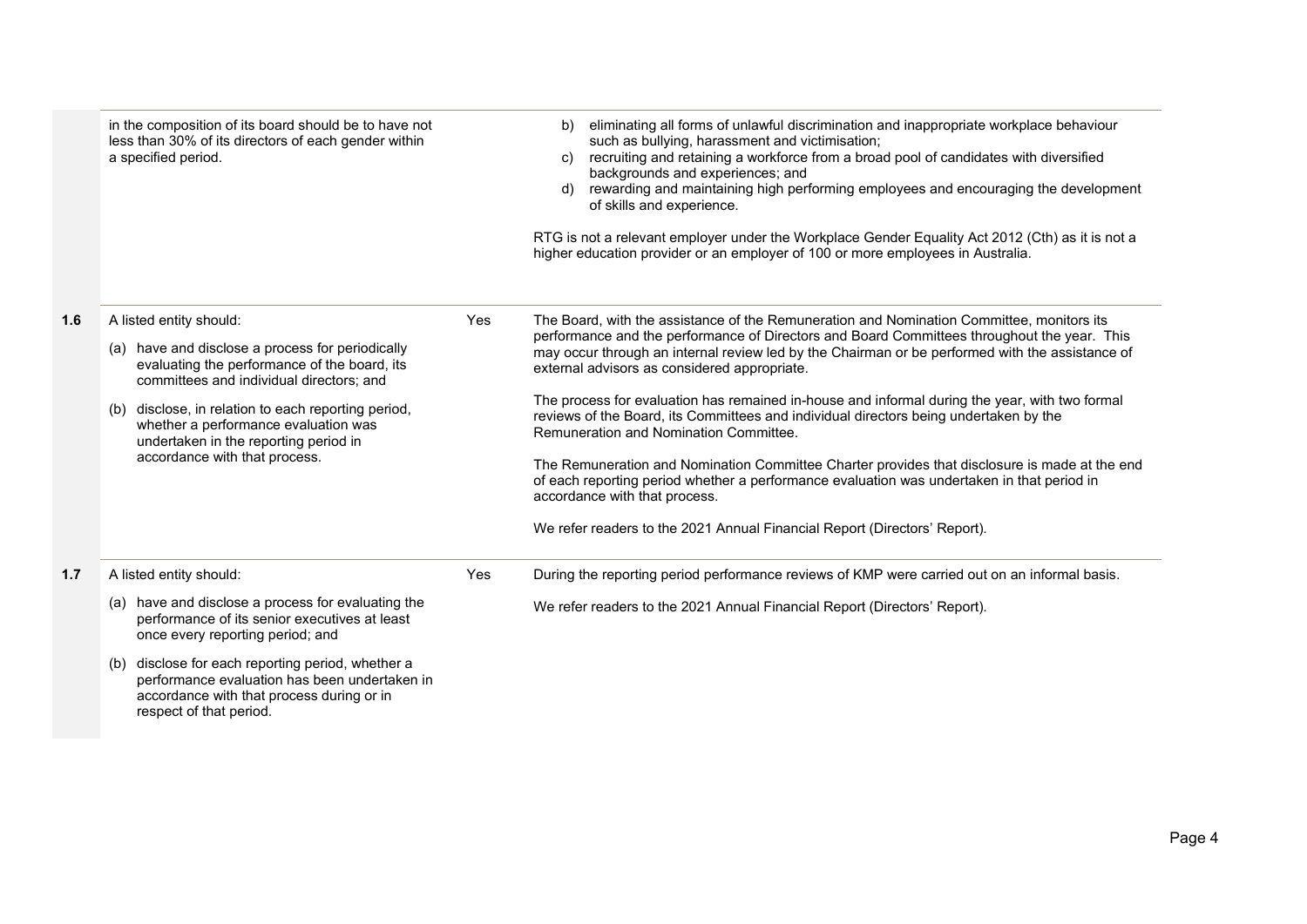|     | <b>Principle 2: Structure the board to be effective and add value</b>                                                                                                                                                                                                                                                                                                                                                   |              |                                                                                                                |                           |                              |                     |                                                                                                                                                                                                                                                                                                                                                                                                   |                          |
|-----|-------------------------------------------------------------------------------------------------------------------------------------------------------------------------------------------------------------------------------------------------------------------------------------------------------------------------------------------------------------------------------------------------------------------------|--------------|----------------------------------------------------------------------------------------------------------------|---------------------------|------------------------------|---------------------|---------------------------------------------------------------------------------------------------------------------------------------------------------------------------------------------------------------------------------------------------------------------------------------------------------------------------------------------------------------------------------------------------|--------------------------|
|     | <b>ASX recommendations</b>                                                                                                                                                                                                                                                                                                                                                                                              | <b>Check</b> |                                                                                                                |                           |                              |                     | Evidence of compliance/comments/suggested amendments                                                                                                                                                                                                                                                                                                                                              |                          |
| 2.1 | The board of a listed entity should:<br>(a) have a nomination committee which:<br>(1) has at least three members, a majority of<br>whom are independent directors; and<br>is chaired by an independent director,<br>(2)<br>and disclose:<br>the charter of the committee;<br>(3)<br>the members of the committee; and<br>(4)<br>as at the end of each reporting period, the<br>(5)<br>number of times the committee met | Yes          | considered independent Non-Executive Directors.<br>(www.rtgmining.com).<br>(Directors' Report).                |                           |                              |                     | The Company complied with this recommendation during the reporting period with the Remuneration and<br>Nomination Committee comprising Mr Robert Scott, Mr David Cruse and Mr Phillip Lockyer, whom are<br>The Remuneration and Nomination Committee Charter is disclosed on RTG's website<br>The members of the Committee and their attendance are disclosed in the 2021 Annual Financial Report |                          |
| 2.2 | throughout the period and the individual<br>attendances of the members at those<br>meetings<br>A listed entity should have and disclose a board skills<br>matrix setting out the mix of skills and diversity that                                                                                                                                                                                                       | Yes          | <b>Director/Skills</b>                                                                                         | Capital<br><b>Markets</b> | <b>Resources</b><br>Industry | Mining /<br>Geology | <b>Finance / Accounting</b>                                                                                                                                                                                                                                                                                                                                                                       | <b>Listed</b><br>Company |
|     | the board currently has or is looking to achieve in its<br>membership.                                                                                                                                                                                                                                                                                                                                                  |              | <b>Michael Carrick</b><br>Justine Magee<br><b>Robert Scott</b><br>Sean Fieler<br>David Cruse<br>Philip Lockyer | ✓                         |                              | ✓                   | ✓<br>The Board seeks a mix of skills suitable for a junior resources company. A summary of key board skills is<br>set out above. The current mix of skills that are available to the Board is diverse, and the Board has been<br>selected to ensure that such a range of skills exists for the benefit of the Company. These skills are set out                                                   |                          |

[\(www.rtgmining.com\)](http://www.rtgmining.com/).

in the 2021 Annual Financial Report (Directors' Report**)** and on the Company website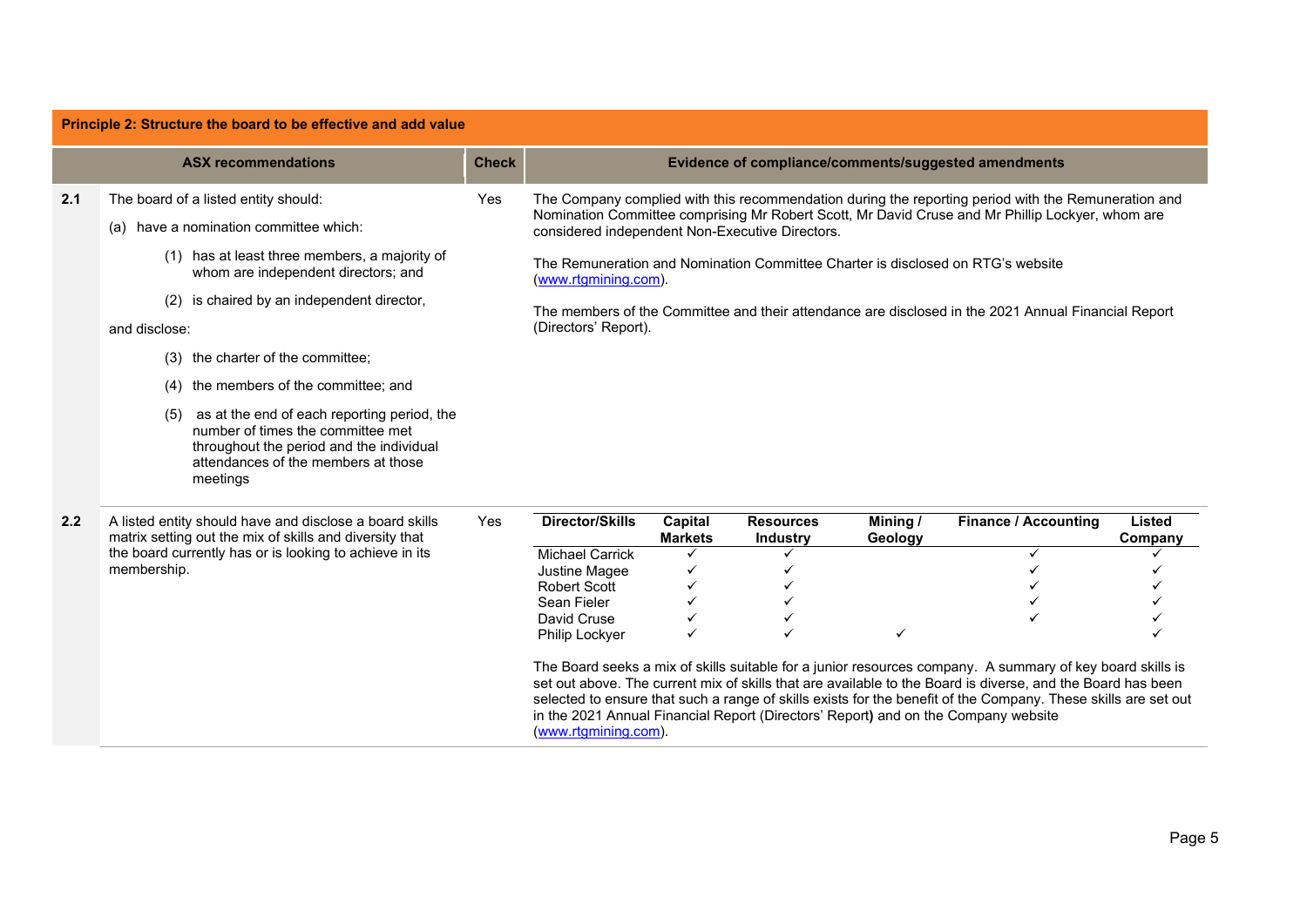| 2.3 | A listed entity should disclose:                                                                                                                                                                                                                                                                                                                                                                                                                                                                                   | Yes | The position of each director and as to whether or not they are considered to be independent is set out<br>below:                                                    |                                                                                                                                                                                                                                                                                                                                                                                                                                                                                                                                                                                                                                                                                                                                                                                                                                                                                                                                                                                                                                                                                                                                                                                                                                                   |                                                                                                                |                                                                                                        |  |
|-----|--------------------------------------------------------------------------------------------------------------------------------------------------------------------------------------------------------------------------------------------------------------------------------------------------------------------------------------------------------------------------------------------------------------------------------------------------------------------------------------------------------------------|-----|----------------------------------------------------------------------------------------------------------------------------------------------------------------------|---------------------------------------------------------------------------------------------------------------------------------------------------------------------------------------------------------------------------------------------------------------------------------------------------------------------------------------------------------------------------------------------------------------------------------------------------------------------------------------------------------------------------------------------------------------------------------------------------------------------------------------------------------------------------------------------------------------------------------------------------------------------------------------------------------------------------------------------------------------------------------------------------------------------------------------------------------------------------------------------------------------------------------------------------------------------------------------------------------------------------------------------------------------------------------------------------------------------------------------------------|----------------------------------------------------------------------------------------------------------------|--------------------------------------------------------------------------------------------------------|--|
|     | (a) the names of the directors considered by the board<br>to be independent directors;<br>if a director has an interest, position, association or<br>(b)<br>relationship of the type described in Box 2.3 but the<br>board is of the opinion that it does not compromise<br>the independence of the director, the nature of the<br>interest, position, association or relationship in<br>question and an explanation of why the board is of<br>that opinion; and<br>the length of service of each director.<br>(c) |     | <b>Name</b><br>Michael J Carrick<br>Justine A Magee<br>Robert N Scott<br>Sean Fieler<br>Phil C Lockyer<br>David A Cruse<br>independent, and their length of service. | <b>Position</b><br>Chairman<br>President & CEO<br>Non-Executive Lead-Director<br>Non-Executive Director<br>Non-Executive Director<br>Non-Executive Director<br>The Independence of directors is set out in the 2021 Annual Financial Report (Directors' Report) and on<br>the RTG website. This also discloses the names of directors that are considered by the board to be                                                                                                                                                                                                                                                                                                                                                                                                                                                                                                                                                                                                                                                                                                                                                                                                                                                                      | Independence<br>Not independent<br>Not independent<br>Independent<br>Independent<br>Independent<br>Independent | <b>Appointment date</b><br>28/3/2013<br>28/3/2013<br>28/3/2013<br>12/10/2020<br>28/3/2013<br>28/3/2013 |  |
| 2.4 | A majority of the board of a listed entity should be<br>independent directors.                                                                                                                                                                                                                                                                                                                                                                                                                                     | Yes | independent.<br>(www.rtgmining.com).                                                                                                                                 | The Board currently comprises a majority of independent directors with four of six considered<br>All Directors having a conflict of interest in relation to a particular item of business must absent themselves<br>from the Board meeting before commencement of discussion on the topic.<br>We refer readers to Section 3 of the Board Charter found on the Company's website                                                                                                                                                                                                                                                                                                                                                                                                                                                                                                                                                                                                                                                                                                                                                                                                                                                                   |                                                                                                                |                                                                                                        |  |
| 2.5 | The chair of the board of a listed entity should be an<br>independent director and, in particular, should not be<br>the same person as the CEO of the entity.                                                                                                                                                                                                                                                                                                                                                      | No  | Director on 30 October 2015.<br>(www.rtgmining.com).                                                                                                                 | Whilst the Company recognises the benefit of having an independent director as Chairman, the Board<br>considers that Mr Carrick retains independent judgment such that it does not interfere with the discharge<br>of his duties to the Company. The Board has had due regard to the current size and structure of the<br>Company, composition of the current Board (with a majority of directors being independent) and Mr<br>Carrick's extensive experience in managing companies in the resources industry. The Board considers<br>that Mr Carrick is the most suitable person to act as chair and believes that it can maintain a high level of<br>integrity to discharge its duties and responsibilities as a Board. Under the Canadian Corporate<br>Governance Policies, the Chair of the Board should be independent; and where this is not appropriate, an<br>independent director should be appointed as "Lead Director". Mr Robert Scott was appointed as Lead<br>The role of Chairman and CEO are not exercised by the same individual. Mr Carrick currently holds the<br>position of Chairman of the Board and Ms Magee holds the office of CEO.<br>We refer readers to Section 3 of the Board Charter found on the Company's website |                                                                                                                |                                                                                                        |  |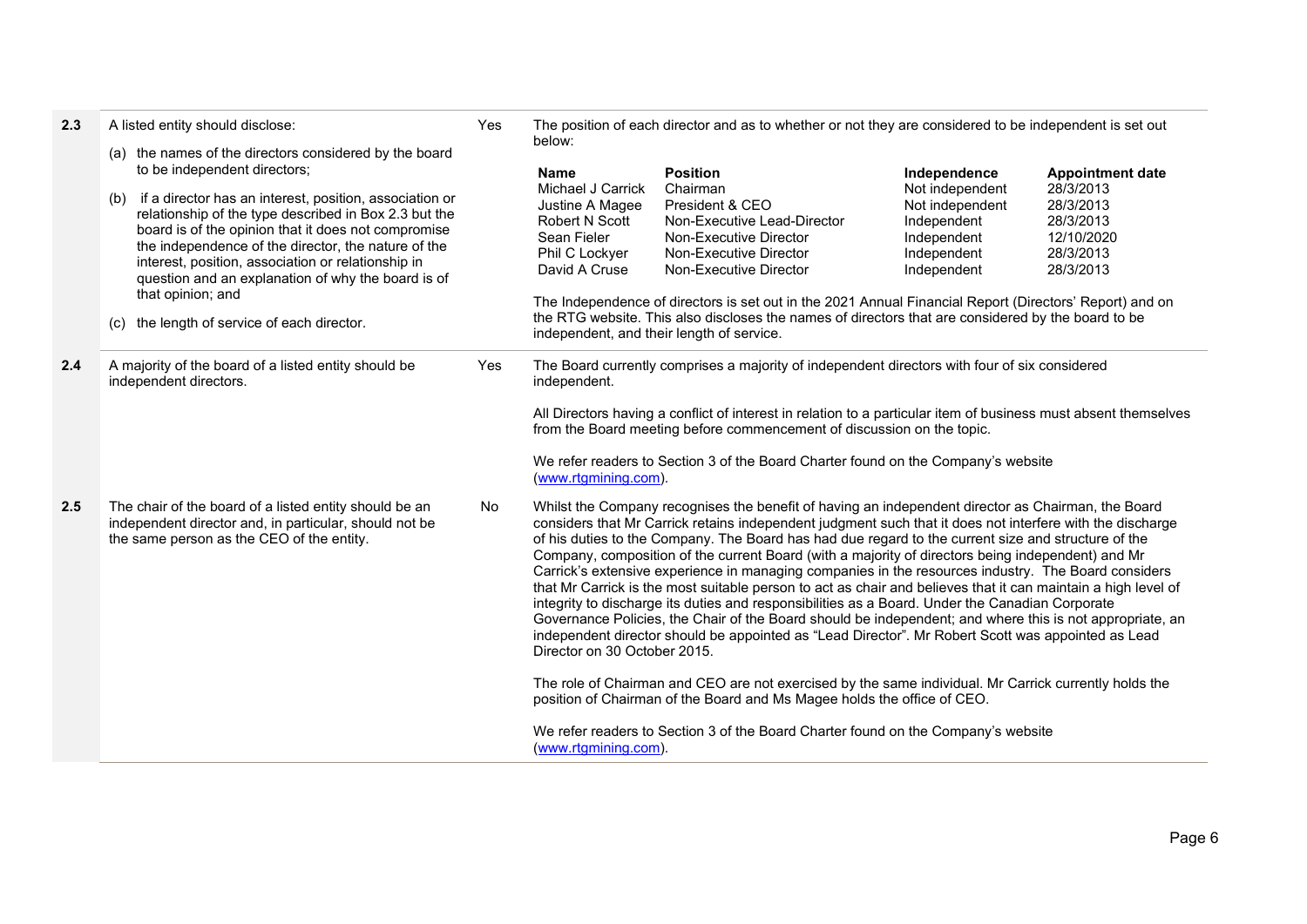| A listed entity should have a program for inducting new<br>The Company has procedures in place to provide new Directors with any information they may request<br>2.6<br>Yes<br>and provide direct access to the Company Secretary and KMP available to any new appointee. The<br>directors and for periodically reviewing whether there<br>Remuneration and Nomination Committee reviews the skills and experience of prospective Directors in<br>is a need for existing directors to undertake<br>professional development to maintain the skills and<br>order to ensure appropriate development opportunities. Existing directors are encouraged to participate in<br>appropriate professional development to develop and maintain the skills and knowledge needed to<br>knowledge needed to perform their role as directors<br>effectively.<br>perform their role as Director. |  |
|-----------------------------------------------------------------------------------------------------------------------------------------------------------------------------------------------------------------------------------------------------------------------------------------------------------------------------------------------------------------------------------------------------------------------------------------------------------------------------------------------------------------------------------------------------------------------------------------------------------------------------------------------------------------------------------------------------------------------------------------------------------------------------------------------------------------------------------------------------------------------------------|--|
|-----------------------------------------------------------------------------------------------------------------------------------------------------------------------------------------------------------------------------------------------------------------------------------------------------------------------------------------------------------------------------------------------------------------------------------------------------------------------------------------------------------------------------------------------------------------------------------------------------------------------------------------------------------------------------------------------------------------------------------------------------------------------------------------------------------------------------------------------------------------------------------|--|

Each new Director is inducted into the Company's policies and processes on appointment.

The Remuneration and Nomination Committee Charter can be found on the Company's website [\(www.rtgmining.com\)](http://www.rtgmining.com/).

## **Principle 3: Instil a culture of acting lawfully, ethically and responsibly**

board is informed of any material incidents

reported under that policy.

|     | <b>ASX recommendations</b>                                                                                                                                                                                                                         | <b>Check</b> | Evidence of compliance/comments/suggested amendments                                                                                                                                                                                                                                                                                              |
|-----|----------------------------------------------------------------------------------------------------------------------------------------------------------------------------------------------------------------------------------------------------|--------------|---------------------------------------------------------------------------------------------------------------------------------------------------------------------------------------------------------------------------------------------------------------------------------------------------------------------------------------------------|
| 3.1 | A listed entity should articulate and disclose its values.                                                                                                                                                                                         | Yes          | The Company sets out its values in the Code of Conduct, available on the Company's website<br>(www.rtgmining.com).                                                                                                                                                                                                                                |
| 3.2 | A listed entity should:<br>have and disclose a code of conduct for its<br>(a)<br>directors, senior executives and employees; and<br>ensure that the board or a committee of the board<br>(b)<br>is informed of any material breaches of that code. | Yes          | The Board has adopted a Code of Conduct, available on the Company's website (www.rtgmining.com),<br>which sets out standards for appropriate ethical and professional behaviour that all Directors,<br>management and employees are encouraged to comply with when dealing with each other, shareholders,<br>customers and the broader community. |
| 3.3 | A listed entity should:<br>have and disclose a whistleblowing policy; and<br>(a)<br>ensure that the board or a committee of the<br>(b)                                                                                                             | Yes          | The Company sets out its whistleblowing policy in the Code of Conduct, available on the Company's<br>website (www.rtgmining.com).                                                                                                                                                                                                                 |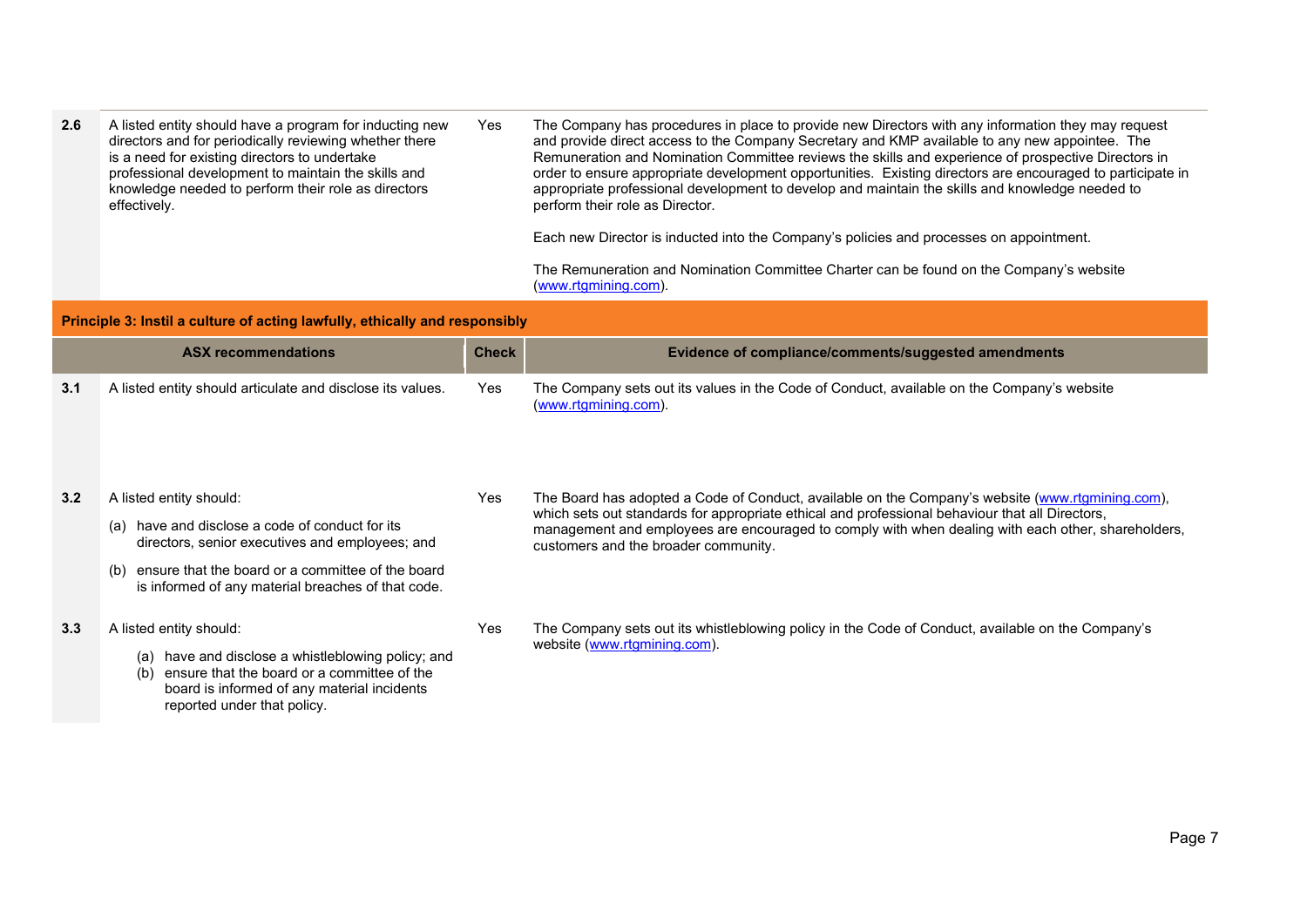**3.4** A listed entity should:

- Yes The Company sets out its anti-bribery and corruption policy in the Code of Conduct, available on the Company's website [\(www.rtgmining.com\)](http://www.rtgmining.com/).
- (a) have and disclose an anti-bribery and corruption policy; and
- (b) ensure that the board or committee of the board is informed of any material breaches of that policy.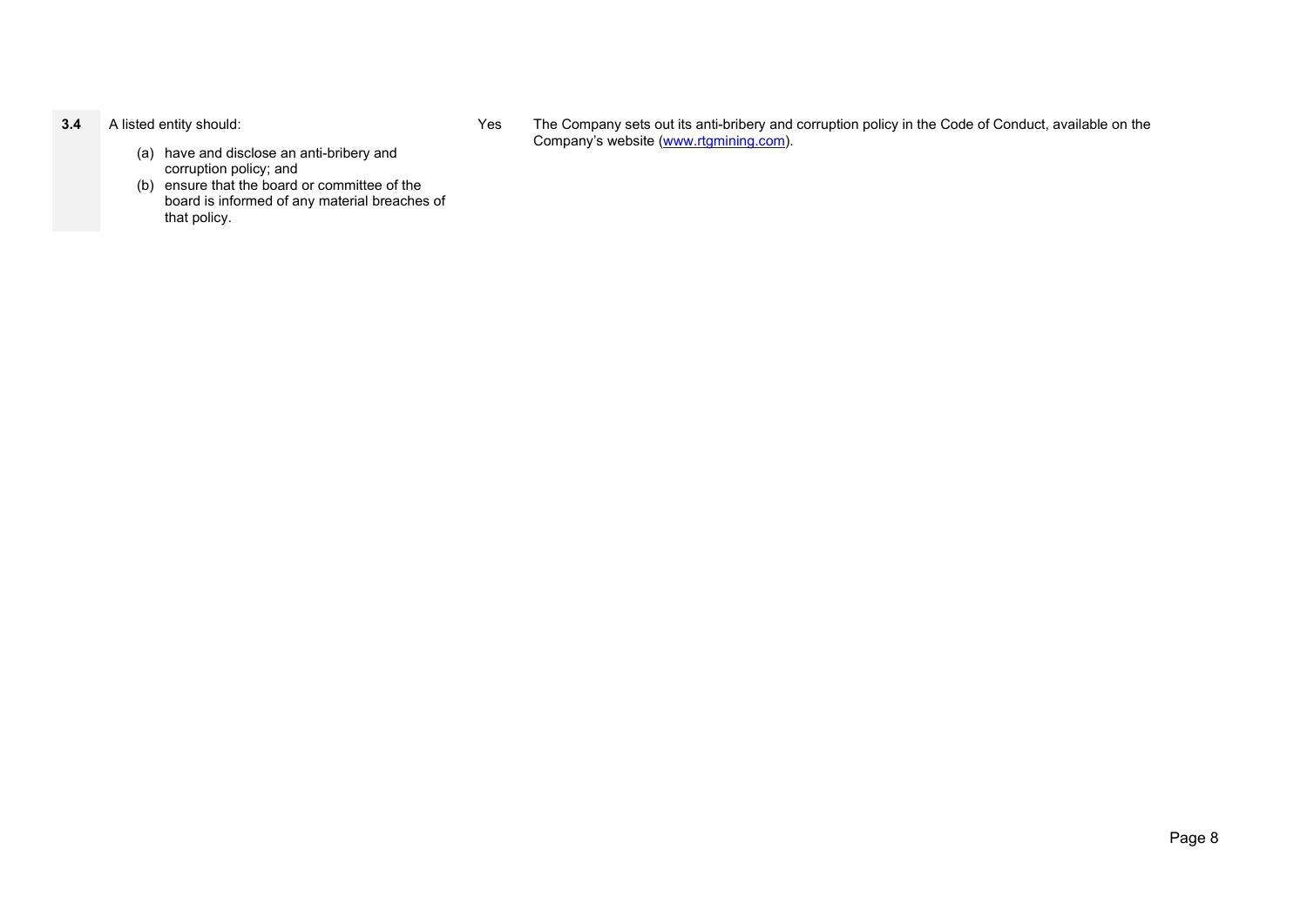|     | Principle 4: Safeguard the integrity of corporate reports                                                                                                                                                                                                                                                                                      |              |                                                                                                                                                                                                                                                                                                                                                                                                                                                                                                                                                                                                                                             |  |  |  |  |
|-----|------------------------------------------------------------------------------------------------------------------------------------------------------------------------------------------------------------------------------------------------------------------------------------------------------------------------------------------------|--------------|---------------------------------------------------------------------------------------------------------------------------------------------------------------------------------------------------------------------------------------------------------------------------------------------------------------------------------------------------------------------------------------------------------------------------------------------------------------------------------------------------------------------------------------------------------------------------------------------------------------------------------------------|--|--|--|--|
|     | <b>ASX recommendations</b>                                                                                                                                                                                                                                                                                                                     | <b>Check</b> | Evidence of compliance/comments/suggested amendments                                                                                                                                                                                                                                                                                                                                                                                                                                                                                                                                                                                        |  |  |  |  |
| 4.1 | The board of a listed entity should:<br>(a) have an audit committee which:<br>(1) has at least three members, all of whom<br>are non-executive directors and a majority<br>of whom are independent directors; and<br>(2) is chaired by an independent director, who<br>is not the chair of the board.                                          | Yes          | The Risk and Audit Committee currently comprises:<br>Robert Scott (Non-Executive Lead Director, Chair of the Risk and Audit Committee);<br>Phil Lockyer (Non-Executive Director); and<br>David Cruse (Non-Executive Director).<br>All members are independent within the meaning of Canadian Securities National Instrument 52-110 and<br>CGC Principles and Recommendations. Each of the members is financially literate under Section 1.5 of<br>Canadian Securities National Instrument 52-110. Details of each members' experience and education is<br>available on RTG's website and within the Company's 2021 Annual Financial Report. |  |  |  |  |
|     | and disclose:<br>the charter of the committee;<br>(3)<br>the relevant qualifications and experience<br>(4)<br>of the members of the committee; and<br>in relation to each reporting period, the<br>(5)<br>number of times the committee met<br>throughout the period and the individual<br>attendances of the members at those<br>meetings; or |              | A copy of the Company's Risk and Audit Committee Charter can be found on the Company's website<br>(www.rtgmining.com), and experience of the Committee together with details of their attendance at<br>meetings held during the reporting period, are included within the Directors' Report contained within the<br>2021 Annual Financial Report.<br>The Committee met four times during the reporting period, with those members appointed at the time<br>attending each of the meetings.<br>Section 3 Risk and Audit Committee Charter determines the composition of the committee.                                                       |  |  |  |  |
|     | if it does not have an audit committee, disclose that<br>fact and the processes it employs that<br>independently verify and safeguard the integrity of<br>corporate reporting, including the processes for<br>appointment and removal of external auditor and<br>rotation of audit engagement partner.                                         |              |                                                                                                                                                                                                                                                                                                                                                                                                                                                                                                                                                                                                                                             |  |  |  |  |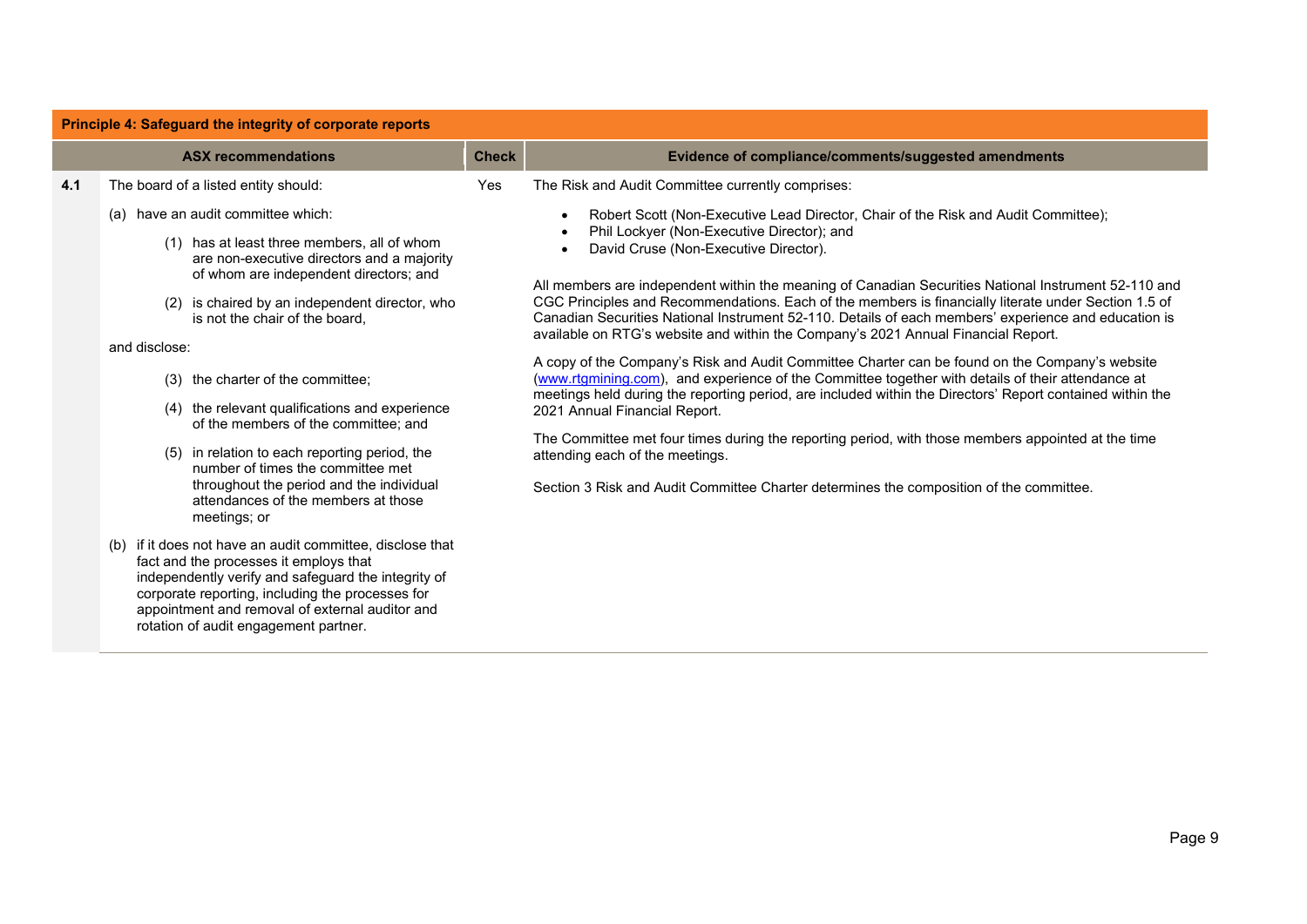- **4.2** The board of a listed entity should, before it approves the entity's financial statements for a financial period, receive from its CEO and CFO a declaration that, in their opinion, the financial records of the entity have been properly maintained and that the financial statements comply with the appropriate accounting standards and give a true and fair view of the financial position and performance of the entity and that the opinion has been formed on the basis of a sound system of risk management and internal control which is operating effectively. Yes As a foreign registered company, RTG is not required to comply with section 295A of the Corporations Act with respect to declarations in relation to financial statements by the chief executive officer and chief financial officer. However similar certificates are issued when required under Form 52-109F1 on the TSX for the CEO and Interim CFO declaring that accounts have been reviewed, are fairly represented and are without misrepresentation onto the Canadian compliance network SEDAR and can also be viewed on the Company's website [\(www.rtgmining.com\)](http://www.rtgmining.com/).
- **4.3** A listed entity should disclose its process to verify the integrity of any periodic corporate report it releases to the market that is not audited or reviewed by an external auditor.

Yes The Company's Continuous Disclosure policy, available on the Company's website [\(www.rtgmining.com\)](http://www.rtgmining.com/) explains the process carried out before information is released to the market.

#### **Principle 5 : Make timely and balanced disclosure**

|     | <b>ASX recommendations</b>                                                                                                                                                                                        | <b>Check</b> | Evidence of compliance/comments/suggested amendments                                                                                                                                                                                                                                                                                                                                                                                                                                                                                             |
|-----|-------------------------------------------------------------------------------------------------------------------------------------------------------------------------------------------------------------------|--------------|--------------------------------------------------------------------------------------------------------------------------------------------------------------------------------------------------------------------------------------------------------------------------------------------------------------------------------------------------------------------------------------------------------------------------------------------------------------------------------------------------------------------------------------------------|
| 5.1 | A listed entity should have and disclose a written policy<br>for complying with its continuous disclosure obligations<br>under listing rule 3.1.                                                                  | Yes          | The Board has adopted a Policy on Continuous Disclosure which is available on the Company's website<br>(www.rtgmining.com). The policy raises awareness of the Company's obligations under the continuous<br>disclosure regime; establishes a process to ensure that information about the Company, which may be<br>market sensitive and which may require disclosure, is brought to the attention of the person primarily<br>responsible for ensuring that the Company complies with its continuous disclosure obligations in timely<br>manner. |
| 5.2 | A listed entity should ensure that its board receives<br>copies of all material announcements promptly after<br>they have been made.                                                                              | Yes          | In accordance with the Company's Continuous Disclosure Policy, available on the Company's website<br>(www.rtgmining.com), the board receives copies of material announcements promptly after they have<br>been made.                                                                                                                                                                                                                                                                                                                             |
| 5.3 | A listed entity that gives a new and substantive investor<br>or analyst presentation should release a copy of the<br>presentation materials on the ASX Market<br>Announcement Platform ahead of the presentation. | Yes          | In accordance with the Company's Continuous Disclosure Policy, available on the Company's website<br>(www.rtgmining.com), the board will release a copy of the presentation materials for any new and<br>substantive investor or analyst presentation ahead of the presentation.                                                                                                                                                                                                                                                                 |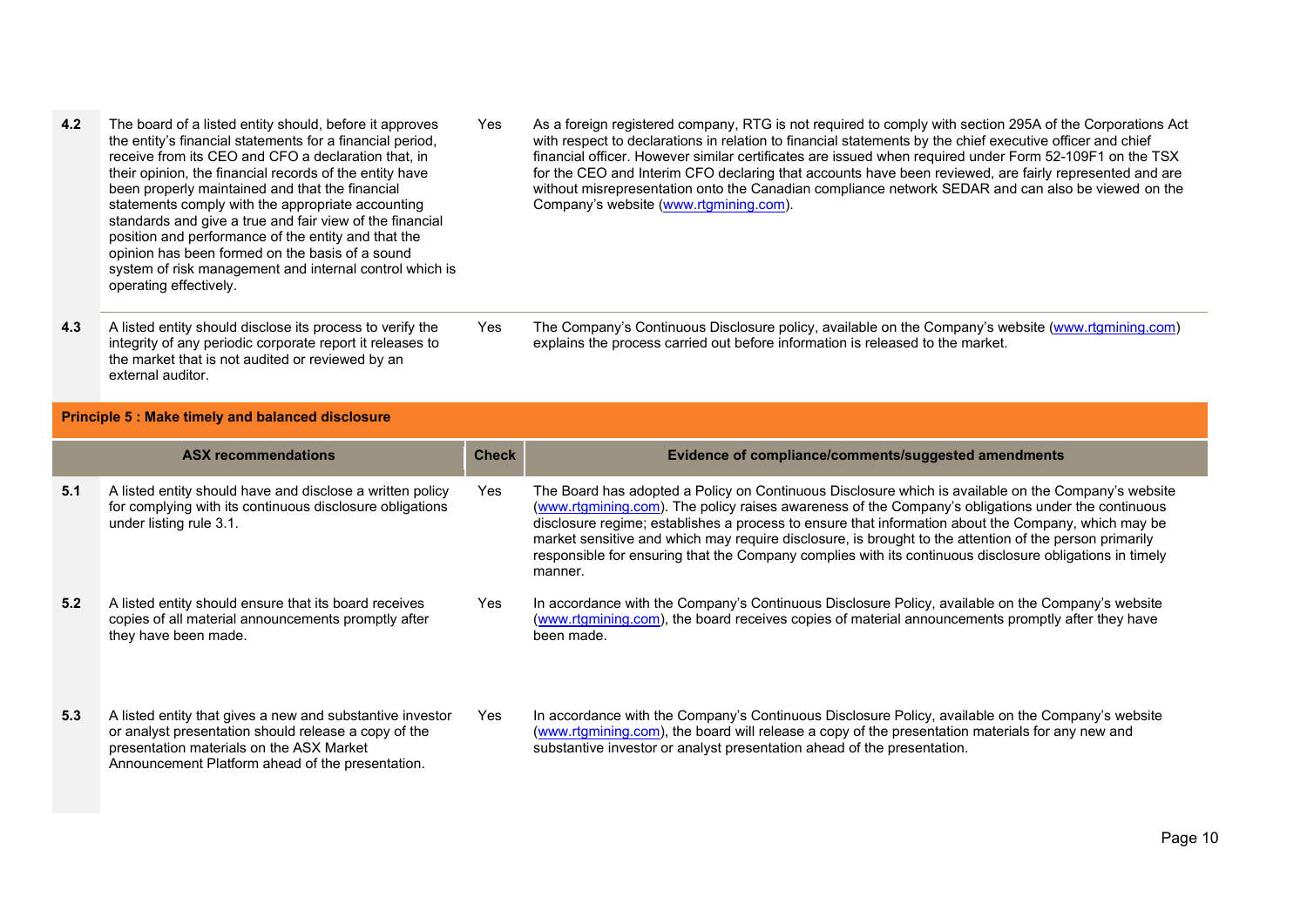|     | <b>Principle 6: Respect the rights of security holders</b>                                                                                                  |              |                                                                                                                                                                                                                                                                                                                                                                                                                                                                                                                                                                                                                                            |  |  |  |
|-----|-------------------------------------------------------------------------------------------------------------------------------------------------------------|--------------|--------------------------------------------------------------------------------------------------------------------------------------------------------------------------------------------------------------------------------------------------------------------------------------------------------------------------------------------------------------------------------------------------------------------------------------------------------------------------------------------------------------------------------------------------------------------------------------------------------------------------------------------|--|--|--|
|     | <b>ASX recommendations</b>                                                                                                                                  | <b>Check</b> | Evidence of compliance/comments/suggested amendments                                                                                                                                                                                                                                                                                                                                                                                                                                                                                                                                                                                       |  |  |  |
| 6.1 | A listed entity should provide information about itself<br>and its governance to investors via its website.                                                 | Yes          | The Company keeps investors informed of its corporate governance, financial performance and prospects<br>via its website (www.rtgmining.com).<br>Investors can access copies of all announcements to the ASX/TSX, notices of meetings, annual reports<br>and financial statements, investor presentations via the "Investor" tab, and can access general information<br>regarding the Company and structure of the business under the "About Us" and "Projects" tabs.<br>Investors can access information about the Company's corporate governance practices via the<br>"Governance" page of the website.                                  |  |  |  |
| 6.2 | A listed entity should have an investor relations program<br>that facilitates effective two-way communication with<br>investors.                            | <b>Yes</b>   | The Company conducts regular investor briefings, roadshows, site visits and attends regional and industry<br>specific conferences in order to facilitate effective two way communication with investors and other<br>financial market participants. Access to Directors and KMP is provided at these events, with separate<br>one-on-one or group meetings offered wherever possible.<br>The presentation material provided at these events is posted on the Company's website<br>(www.rtgmining.com), which also provides the opportunity for interested parties to join the mailing list to<br>receive regular updates from the Company. |  |  |  |
| 6.3 | A listed entity should disclose how it facilitates and<br>encourages participation at meetings of security<br>holders.                                      | Yes          | The Company facilitates communications with shareholders at meetings by:<br>Ensuring the attendance of a representative of the Company's auditors at the Company's AGM<br>to respond directly to questions on audit related matters; and<br>Directing shareholders to raise any questions with the Company through the Company's website<br>or through direct communication with Company personnel at Company meetings.                                                                                                                                                                                                                    |  |  |  |
| 6.4 | A listed entity should ensure that all substantive<br>resolutions at a meeting of security holders are decided<br>by a poll rather than by a show of hands. | Yes          | The person chairing the meeting ascertains the true will of the security holders attending and voting at the<br>meeting, either in person or via proxy and conducts a poll where necessary.                                                                                                                                                                                                                                                                                                                                                                                                                                                |  |  |  |

۰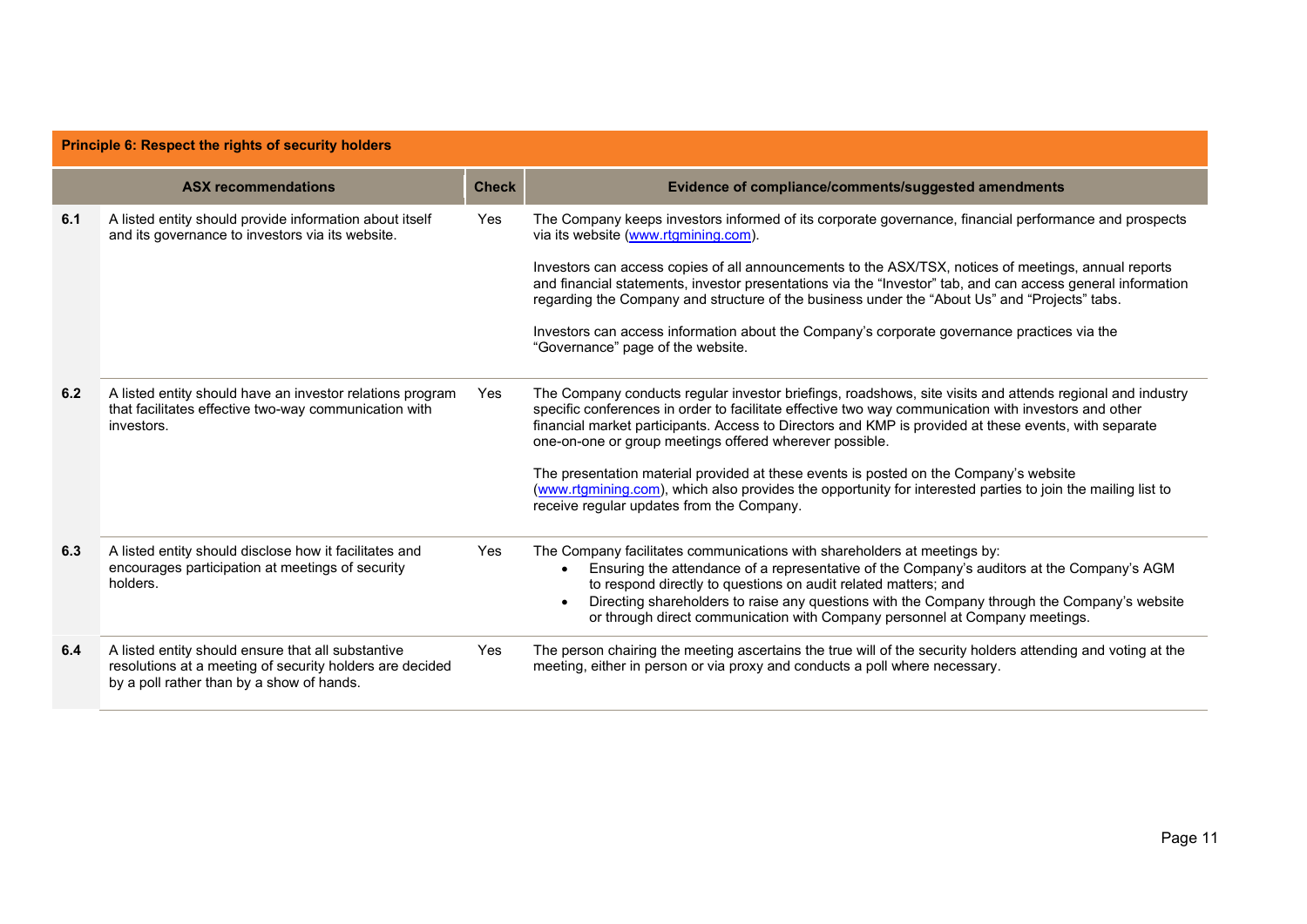- **6.5** A listed entity should give security holders the option to receive communications from, and send communications to, the entity and its security registry electronically.
	- Yes The Company welcomes electronic communication from its shareholders via its email address [\(reception@rtgmining.com\)](mailto:reception@rtgmining.com). In addition, details of ASX announcements and Company reports are distributed to interested parties via email as well as being uploaded to the website [\(www.rtgmining.com\)](http://www.rtgmining.com/).

The Company's share registry also engages with shareholders electronically. Shareholders can register with Computershare to access their personal information and shareholdings via the internet.

#### **Principle 7: Recognise and manage risk**

management framework.

|     | <b>ASX recommendations</b>                                                                                                                                                                                                                                                                                                                                                                                                                                                                                                                                      | <b>Check</b> | Evidence of compliance/comments/suggested amendments                                                                                                                                                                                                                                                                                                                                                                                                                                                                                                                                                                                                                                                                                                                                                                                                                                                                                                                                                                                                                                                                                                                                                                                                      |
|-----|-----------------------------------------------------------------------------------------------------------------------------------------------------------------------------------------------------------------------------------------------------------------------------------------------------------------------------------------------------------------------------------------------------------------------------------------------------------------------------------------------------------------------------------------------------------------|--------------|-----------------------------------------------------------------------------------------------------------------------------------------------------------------------------------------------------------------------------------------------------------------------------------------------------------------------------------------------------------------------------------------------------------------------------------------------------------------------------------------------------------------------------------------------------------------------------------------------------------------------------------------------------------------------------------------------------------------------------------------------------------------------------------------------------------------------------------------------------------------------------------------------------------------------------------------------------------------------------------------------------------------------------------------------------------------------------------------------------------------------------------------------------------------------------------------------------------------------------------------------------------|
| 7.1 | The board of a listed entity should:<br>have a committee or committees to oversee risk,<br>(a)<br>each of which:<br>has at least three members, a majority of<br>(1)<br>whom are independent directors; and<br>is chaired by an independent director,<br>(2)<br>and disclose:<br>the charter of the committee;<br>(3)<br>the members of the committee; and<br>(4)<br>as at the end of each reporting period, the<br>(5)<br>number of times the committee met<br>throughout the period and the individual<br>attendances of the members at those<br>meetings; or | Yes          | The Company currently has a Risk and Audit Committee. Its current members are Mr Robert Scott (Chair of<br>the Risk and Audit Committee), Mr Philip Lockyer and Mr David Cruse, all of whom are considered<br>independent.<br>The Directors have significant experience in, and understanding of, the industry in which the Company<br>operates and the risks associated with public companies in the mining industry, to perform the functions<br>associated with risk under the various Charters.<br>A copy of the Risk and Audit Committee Charter can be found on the Company's website<br>(www.rtgmining.com).<br>Details of meetings for the year are set out in the 2021 Annual Financial Report (Directors' Report)<br>As part of its primary duties and responsibilities, the Risk and Audit Committee identifies and monitors the<br>management of the principal risks that could impact the financial reporting of the Company.<br>The Risk and Audit Committee discusses significant financial risk exposures and the steps management<br>has taken to monitor, control, and report such exposures. The review includes a consideration of any<br>significant findings prepared by the external auditor together with management's responses. |
|     | if it does not have a risk committee or committees<br>(b)<br>that satisfy (a) above, disclose that fact and the<br>processes it employs for overseeing the entity's risk                                                                                                                                                                                                                                                                                                                                                                                        |              |                                                                                                                                                                                                                                                                                                                                                                                                                                                                                                                                                                                                                                                                                                                                                                                                                                                                                                                                                                                                                                                                                                                                                                                                                                                           |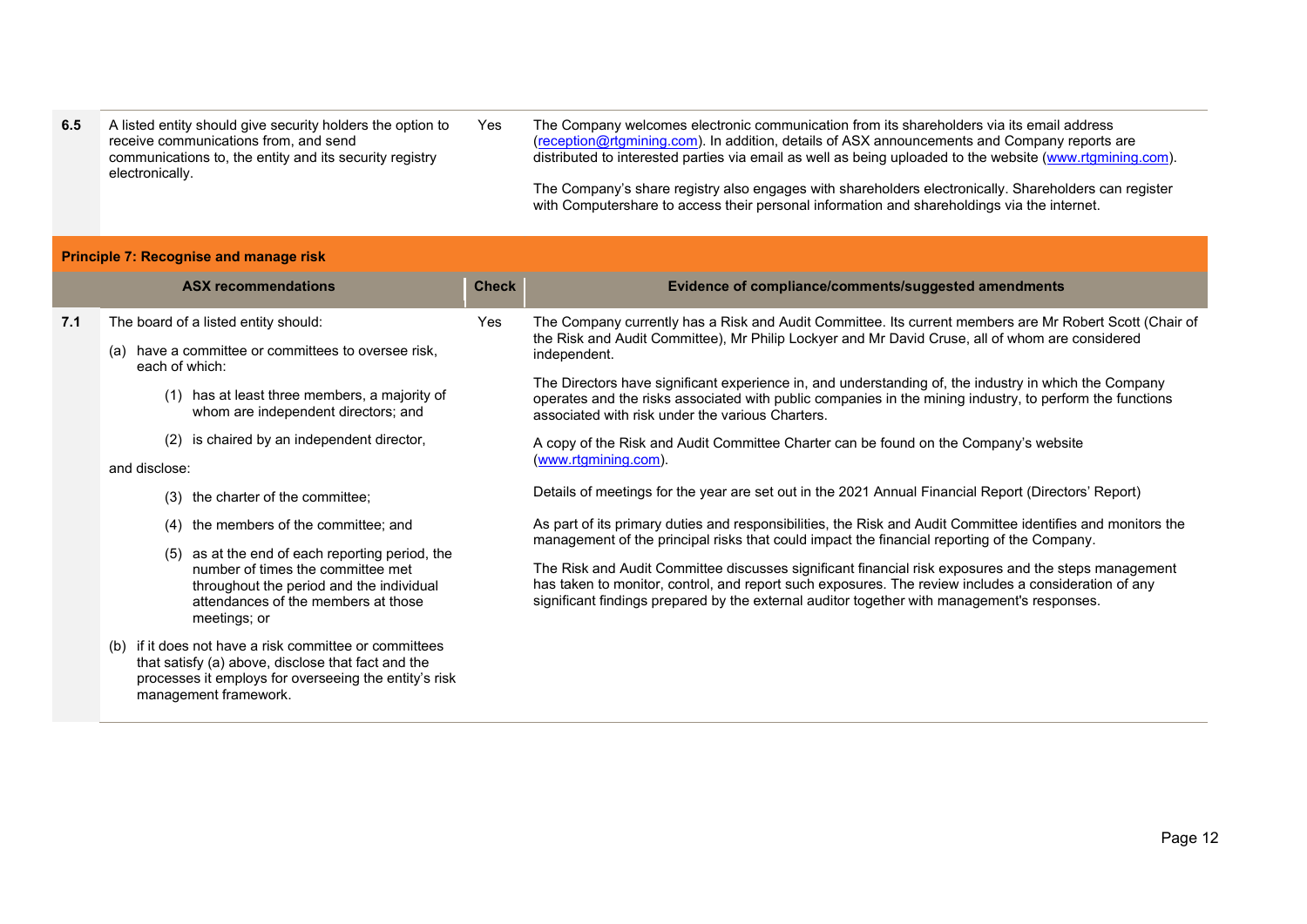| 7.2 | The board or a committee of the board should:<br>(a) review the entity's risk management framework at<br>least annually to satisfy itself that it continues to be<br>sound and that the entity is operating with due<br>regard to the risk appetite set by the board; and<br>disclose, in relation to each reporting period,<br>(b)<br>whether such a review has taken place.               | Yes | Risk management is also carried out by management and the Board under policies approved by the Board.<br>The Board also provides regular guidance for overall risk management, including guidance on specific<br>areas, such as mitigating foreign exchange, interest rate and credit risk.<br>Management is required to periodically report to the Board as to adherence to policies, guidelines and limits<br>approved by the Board for management of risks.<br>The Board undertakes an annual review of the Company's risk management policies and procedures to<br>ensure that it complies with its legal obligations and can effectively manage its material business risks. |
|-----|---------------------------------------------------------------------------------------------------------------------------------------------------------------------------------------------------------------------------------------------------------------------------------------------------------------------------------------------------------------------------------------------|-----|-----------------------------------------------------------------------------------------------------------------------------------------------------------------------------------------------------------------------------------------------------------------------------------------------------------------------------------------------------------------------------------------------------------------------------------------------------------------------------------------------------------------------------------------------------------------------------------------------------------------------------------------------------------------------------------|
| 7.3 | A listed entity should disclose:<br>if it has an internal audit function, how the function<br>(a)<br>is structured and what role it performs; or<br>if it does not have an internal audit function, that<br>(b)<br>fact and the processes it employs for evaluating<br>and continually improving the effectiveness of its<br>governance, risk management and internal control<br>processes. | Yes | The Company does not maintain an internal audit function. However the Board and Risk and Audit<br>Committee maintain oversight of organisational risks including financial risks. The Risk and Audit<br>Committee is charged with reviewing and improving the Company's risk management framework and<br>internal control processes.                                                                                                                                                                                                                                                                                                                                              |
| 7.4 | A listed entity should disclose whether it has any<br>material exposure to environmental or social risks<br>and, if it does, how it manages or intends to manage<br>those risks.                                                                                                                                                                                                            | Yes | RTG outlines the risks it is exposed to in the Code of Conduct.                                                                                                                                                                                                                                                                                                                                                                                                                                                                                                                                                                                                                   |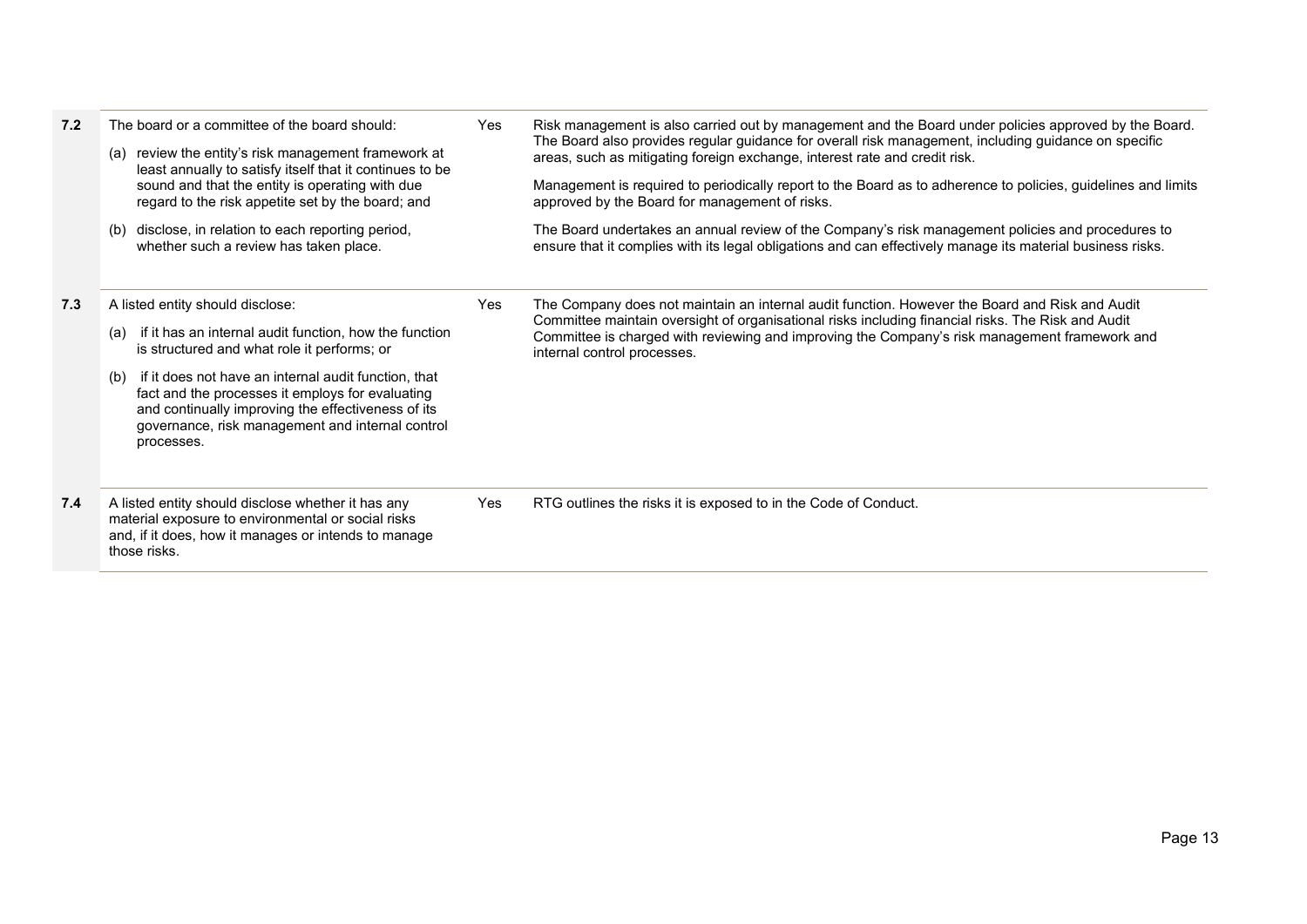| <b>Principle 8: Remunerate fairly and responsibly</b> |                                                                                                                                                                                        |              |                                                                                                                                                                                                       |  |  |
|-------------------------------------------------------|----------------------------------------------------------------------------------------------------------------------------------------------------------------------------------------|--------------|-------------------------------------------------------------------------------------------------------------------------------------------------------------------------------------------------------|--|--|
|                                                       | <b>ASX recommendations</b>                                                                                                                                                             | <b>Check</b> | Evidence of compliance/comments/suggested amendments                                                                                                                                                  |  |  |
| 8.1                                                   | The board of a listed entity should:                                                                                                                                                   | Yes          | The Company does have a Remuneration and Nomination Committee, made up of the following:                                                                                                              |  |  |
|                                                       | have a remuneration committee which:<br>(a)                                                                                                                                            |              | Robert Scott (Non-Executive Lead Director, Chair of the Remuneration and Nomination Committee)<br>Phillip Lockyer (Non-Executive Director)<br>David Cruse (Non-Executive Director)                    |  |  |
|                                                       | has at least three members, a majority of<br>(1)<br>whom are independent directors; and                                                                                                |              |                                                                                                                                                                                                       |  |  |
|                                                       | is chaired by an independent director,<br>(2)                                                                                                                                          |              | A copy of the Company's Remuneration and Nomination Committee Charter can be found on the<br>Company's website (www.rtgmining.com).                                                                   |  |  |
|                                                       | and disclose:                                                                                                                                                                          |              |                                                                                                                                                                                                       |  |  |
|                                                       | the charter of the committee;<br>(3)                                                                                                                                                   |              | The 2021 Annual Financial Report (Directors' Report) contains details of the number of times directors<br>met during the reporting period and the attendance at those meeting by each of the members. |  |  |
|                                                       | the members of the committee; and<br>(4)                                                                                                                                               |              |                                                                                                                                                                                                       |  |  |
|                                                       | as at the end of each reporting period, the<br>(5)<br>number of times the committee met<br>throughout the period and the individual<br>attendances of the members at those<br>meetings |              |                                                                                                                                                                                                       |  |  |